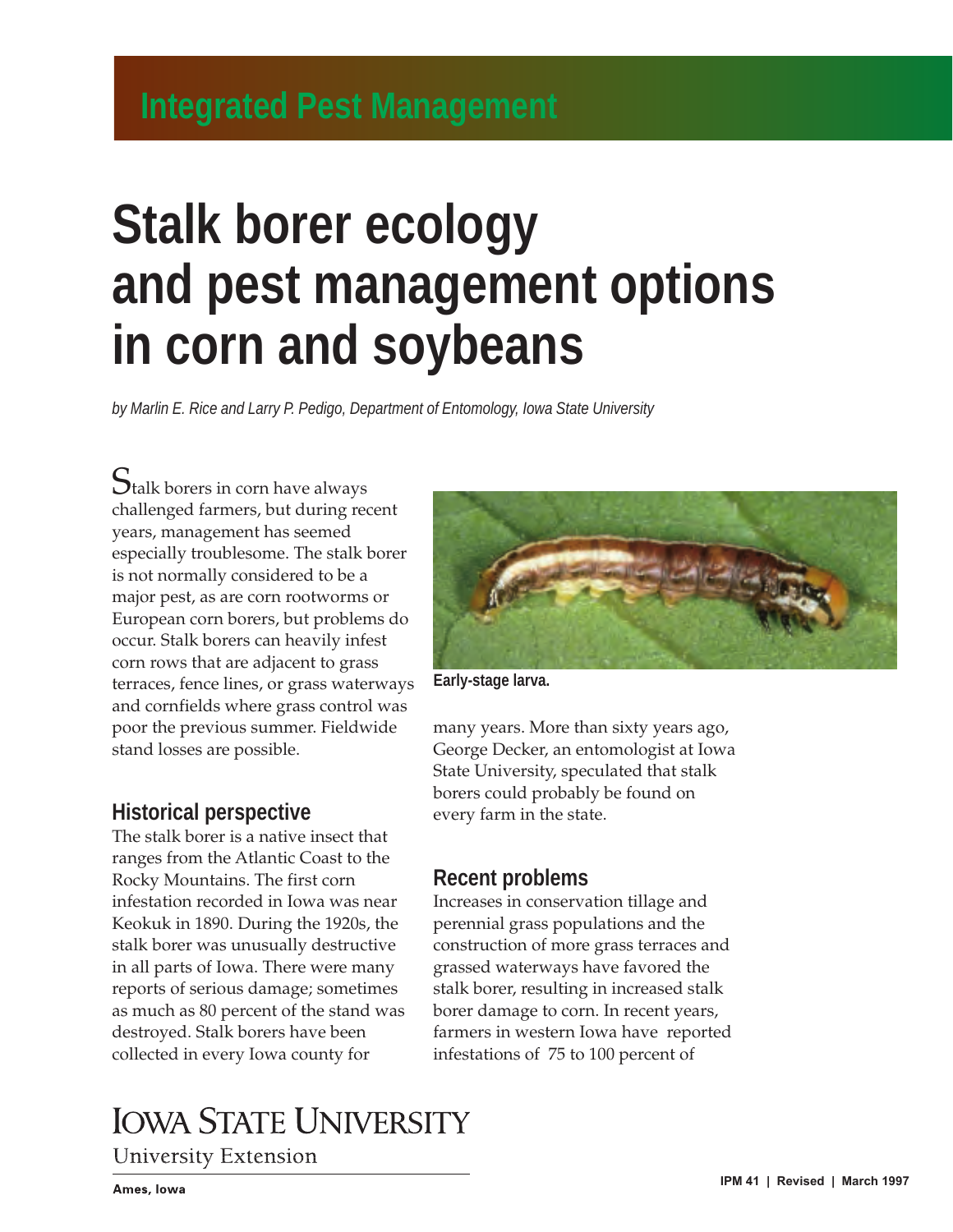young corn plants in no-tilled fields that had previous foxtail or woolly cupgrass problems.



**Late-stage larva.**

Large, fieldwide infestations are the result of moths laying their eggs on grass throughout the field during late summer. When corn is planted again in grassy-weed problem fields the following spring, stalk borer problems are possible. Herbicides that are sprayed to kill the grasses during May force the larvae to move from the dead grass to the corn. In cultivated fields where grassy weeds are kept under control, most stalk borer damage is confined to the first four rows adjacent to grass ditches, terraces, fence lines, and grass

waterways.

#### **Life cycle**

The stalk borer life cycle begins when moths lay eggs during late summer. Moth flight begins August 10 to 21, peaks September 8 to 14, and ends October 5 to 19.



**Stalk borer tunneling into cornstalk.**

Moths are attracted to leaves and stems of grasses and some broadleaf weeds to lay their eggs. Grass terraces, ditches, fence lines, grass waterways, and weed patches are preferred egg-laying sites. Eggs hatch the following spring from late April through the first three weeks of May. The number of larval stages varies from 7 to 16, but most borers complete their development in 7 to 9 larval stages. Development from hatch to pupation takes 60 to 130 days. There is a single generation per year.

The larvae bore into the first suitable plant they find. If they grow too large for a stem, they leave the plant and seek a different host with a larger diameter. Stalk borers are rather indiscriminate feeders. They have been collected from 176 plant species, including green foxtail, quackgrass, orchardgrass, bromegrass, bluegrass, wirestem muhly, woolly cupgrass, smartweed, lambsquarter, pigweed, alfalfa, sweet clover, hemp dogbane, giant ragweed, cocklebur, goldenrod, and yarrow. Stalk borers commonly infest corn growing near areas that contain these plants.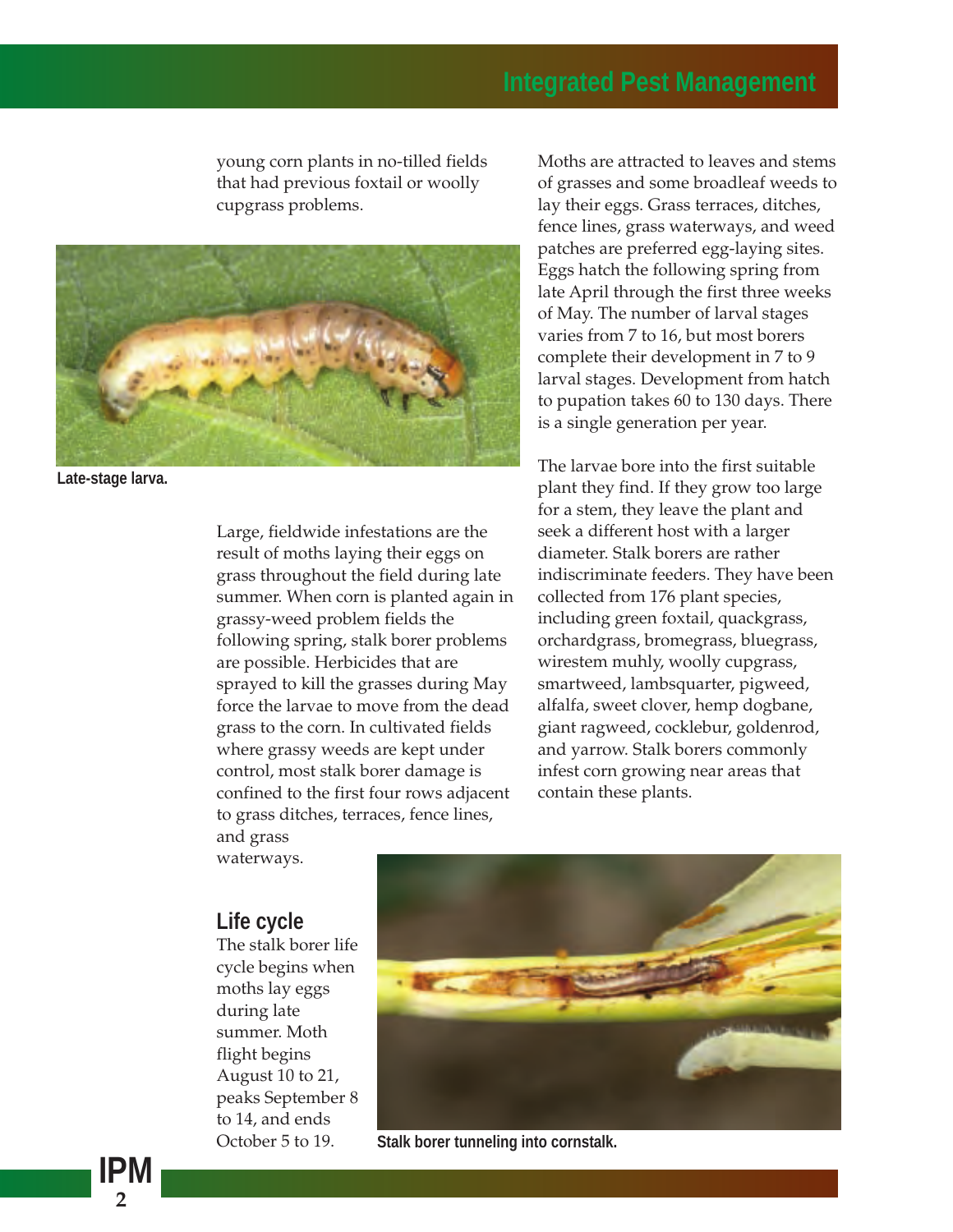The stalk borer larva is white with brownish-purple stripes extending the length of the body. Directly behind the true legs on both sides of the body is a large, purple spot or band. This spot, called the purple heart, fades as the larva grows older. The orange head has a black stripe along either side that can be used to distinguish stalk borers from all other caterpillars that feed on corn in Iowa.

#### **Crop injury to corn**

Larvae may attack anytime after corn emerges, and they produce two kinds of injury: **leaf feeding** and **stalk tunneling.**



**Leaf injury from stalk borer feeding in whorl.**



**Stunted corn plant caused by stalk borer tunneling. Note dead whorl and small ears.**

**Leaf feeding** is probably the more commonly observed injury. Larvae crawl into the whorl and feed on the newly-developing leaves. Feeding causes ragged holes to appear in the leaves as they unfold. Leaf feeding by larvae does not reduce grain yields.

The other injury, **stalk tunneling,** is much more severe. It occurs when larvae tunnel through the plant and destroy the growing point, causing what is known as dead heart. Stalk tunneling results in upper leaves being cut off within the heart of the plant, which then wilts and dies. The outer leaves remain green and apparently healthy. Plants that survive often grow tillers, are delayed in development, and do not produce normal-sized ears.

Plants with dead heart have barren rates of 25 to 63 percent.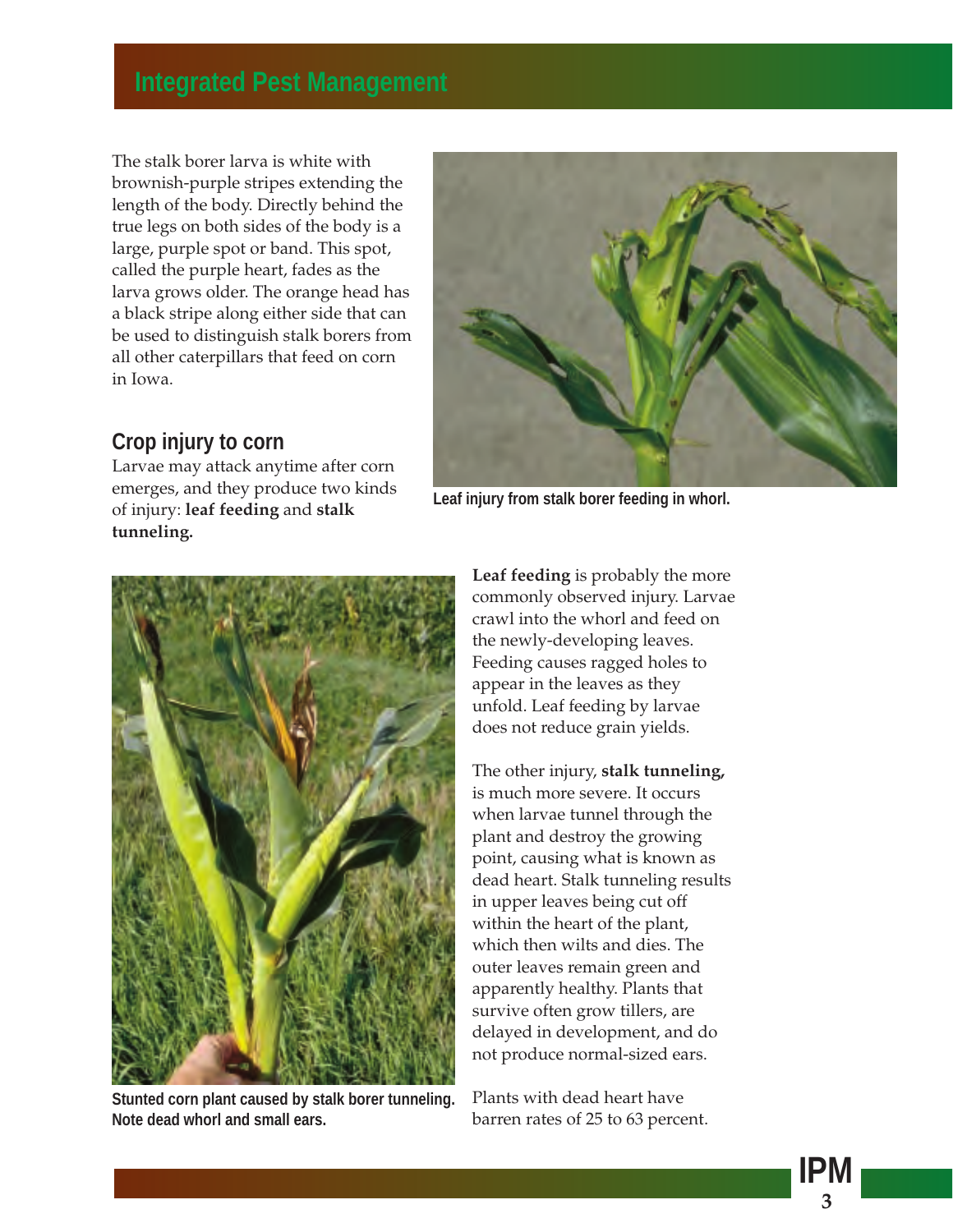

**Wilted soybean seedling infested with stalk borer.**

Grain yields are only about 30 to 40 percent of the amount produced by undamaged plants. A barren plant that survives is basically a weed; it competes with neighboring plants for moisture, nutrients, light, and space, but produces no grain. Because of this competition, the

uninfested, adjacent plants do not compensate for the yield that is lost from the barren plant, unless the infested plant dies.

Delayed silking is the primary physiological basis for yield reductions in plants with dead heart. The silks do not catch sufficient pollen to pollinate all the kernels. Younger plants are more susceptible to damage, therefore, yield losses caused by stalk borers decline if the plant is attacked later in development. Once the plant reaches the 6-leaf stage, the plant's ability to tolerate stalk borer injury greatly increases. Larvae also can tunnel into corn stalks below the growing point, but this does not kill the plant. As many as four larvae per corn stalk have been found in silking-stage corn.

In conventionally-tilled fields without a grassy-weed problem, most damage occurs in the four rows next to permanently grassy areas. When the first or second corn rows are shorter than the inside rows, stalk borers are usually the cause of the problem. A common misconception is that rows are stunted because of competition for moisture from the neighboring grass or weeds. An examination of the stalks, however, should reveal stalk borers inside the plants.

#### **Crop injury to soybean**

Yield losses or significant stand reductions in soybeans have not been reported. Larvae have been found tunneling in soybeans shortly after the plants emerge (unifoliolate stage) and later in the season when the plant is beginning to develop pods (R5 stage). Infested plants usually have wilted terminals. It is easy to overlook stalk borer injury in soybeans, because noninfested plants quickly outgrow and overshadow infested seedlings. The infested plant wilts and dies, unnoticed.



**Entrance holes in soybean stem.**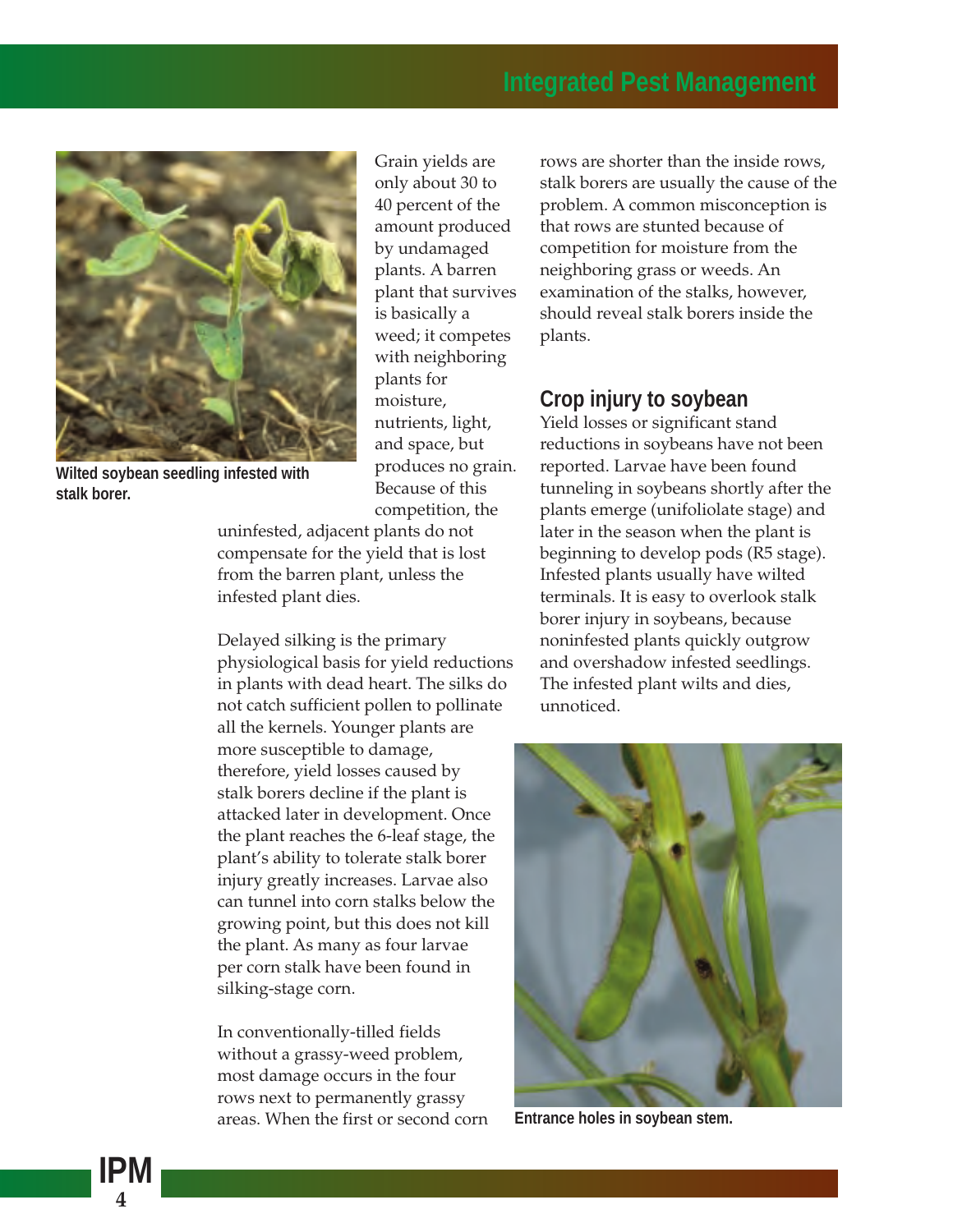Managing stalk borers in soybeans is not practical. Because soybeans are planted at rates from 100,000 to 250,000 plants per acre, stalk borers are unlikely to reduce the plant stand to levels that show a yield reduction. Also, healthy neighboring plants adjacent to infested plants compensate for insect damage.

#### **Biological and environmental influences**

Heavy rainfall during the egg-hatching period plays a significant role in reducing stalk borer populations. But as the small larvae (the first three stages) tunnel into grass stems, they are well protected from both adverse climatic conditions and predators. Later, when the fourth-, fifth-, and sixth-stage larvae migrate in search of larger-diameter hosts, predation by ants, ground beetles, and spiders causes their populations to decline significantly. Parasites account for less than 5 percent of stalk borer mortality. All of these factors contribute to larval mortality, but they cannot be relied upon to prevent yield losses.

### **Management options**

**Cultural management: Planting date.** Plants that are attacked at earlier developmental stages tend to produce fewer and smaller ears than do plants attacked at later developmental stages. Early-planted fields may escape some stalk borer damage, but this varies from year to year, depending on when the eggs begin to hatch. Fields that are planted late and have grass terraces or grass waterways and yearly grass problems are at highest risk for stalk borer damage.



**Stalk borer tunneling in soybean stem.**

#### **Cultural management: Burning.**

Burning grass and weeds in egg-laying sites is another way to reduce crop damage. Decker reported that stalk borer populations could be reduced by 82 to 97 percent by burning fence lines between November 1 and May 1.

Recent burning experiments in Iowa resulted in yield increases of up to 68 percent in corn adjacent to grass terraces. However, burning sometimes results in no yield difference between burned and unburned areas. Eggs that are laid in grasses between corn rows may not be eliminated if grassy weeds in the rows are flattened by winter snows and are not dense enough to burn. Therefore, to benefit from burning terraces and grass waterways, grass in the corn must be eliminated. Successful reduction of stalk borer populations is best attained by burning grassy areas and controlling grassy weeds in the cornfield.

Egg-laying sites should be burned during March for three reasons. First, burning terraces during early spring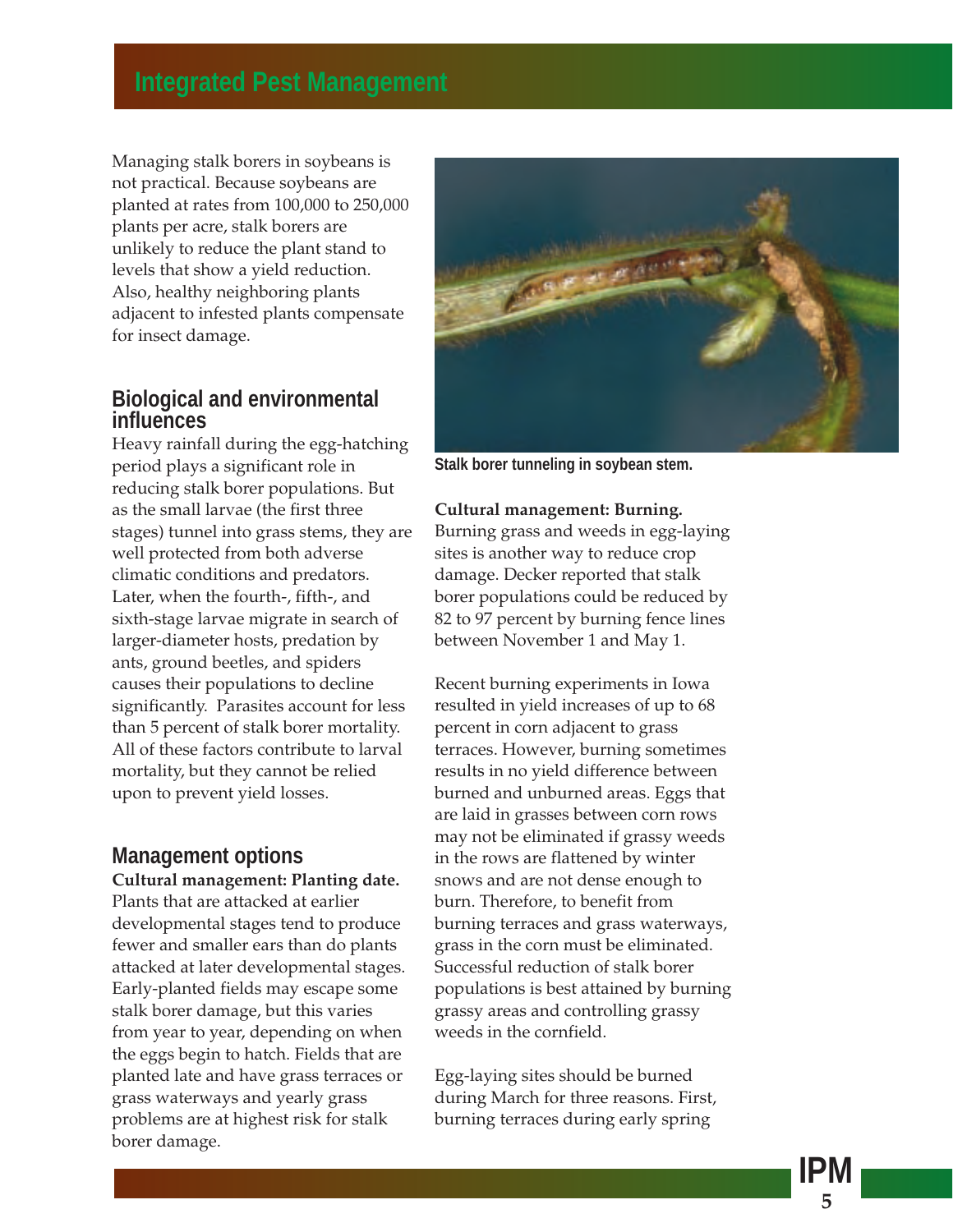

**Burning ditch in spring to kill stalk borer eggs.**

briefly exposes the soil to erosion, while burning during the fall exposes the soil all winter. Second, burning in the early spring before grass greens up does not hinder regrowth. Third, birds usually don't nest in grassy areas during March.

**Chemical management.** Corn is infested by newly hatched larvae tunneling into young corn plants (such as in a no-till field), or by partially grown larvae crawling from grass in search of larger diameter plants. Chemical control is difficult to achieve, because larvae are exposed for very short periods of time; they cannot be killed after they tunnel into a plant.

Farmers should time an insecticide application with long residual action to coincide either with egg hatch or with movement from grass to corn.

One approach is to target the hatching larvae. This works best in fields that have a history of fieldwide infestations. An application of permethrin (Ambush, Pounce), timed to coincide with egg hatch, has been found to reduce stalk borer populations in terraces by 50 to 85 percent, resulting in a 50 to 75 percent reduction in damaged corn plants. Timing is critical. Apply permethrin when between 575 and 750 F degree days have occurred, using a base threshold of 41°F beginning January 1. Degree day information is published in the *Integrated Crop Management* newsletter, which is available from county extension offices. Hatching will occur between the last week of April and the first three weeks of May. Unfortunately, this approach doesn't consider the size of the stalk borer population, so an insecticide may be sprayed on a population that is not economically damaging.

A second approach is to target an insecticide application, based on degree days, to coincide with migration of the larvae from the grass to the corn. This option is best for controlling larvae that are migrating from grassy areas to adjacent corn. Approximately 10 to 50 percent of the larvae will move out of the grass by 1,400 F to 1,700 F (base 41) degree days. A calendar cannot be used to predict movement because migration is also affected by weather. Movement of 50 percent of the larvae from grass to corn can fluctuate by as much as two weeks from one year to the next. For

**6**

**IPM**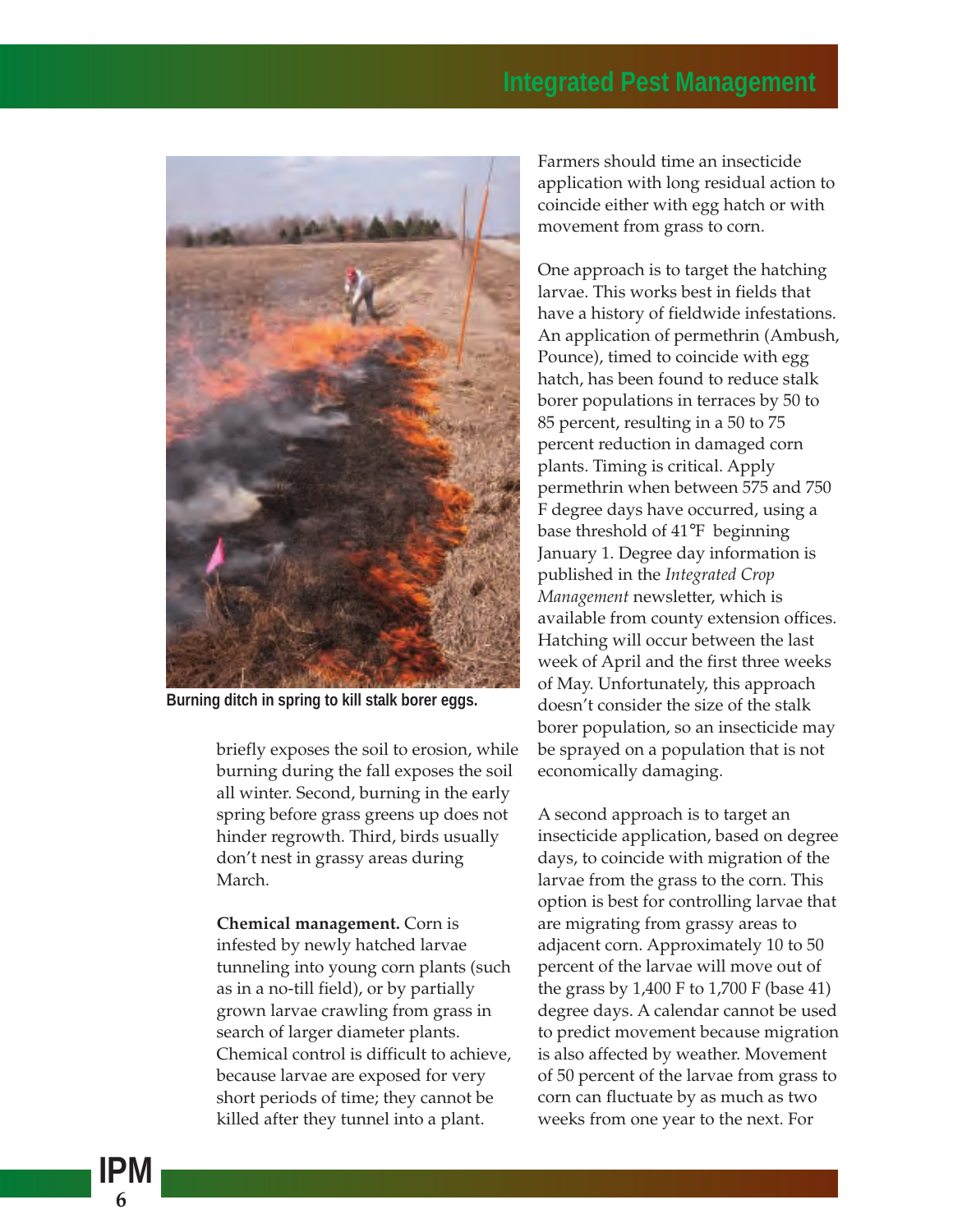example, 50 percent movement occurred on June 9 in 1985 and on June 24 in 1984.

When 1,300 to 1,400 F degree days have accumulated, scout corn to verify that stalk borers are present in grass (look for dead stems and larvae inside) or to determine if they are moving into the field. Table 1 lists economic injury levels that can help in deciding whether or not to apply an insecticide to the border rows. Make the decision about applying an insecticide between 1,400 to 1,700 F degree days.

To determine the percentage of infested plants, inspect the two outer border rows. Count 25 consecutive plants at four or more evenly-spaced locations. Divide the number of infested plants by the total number of plants you observed, then multiply by 100. Use this number to decide whether or not to apply an insecticide, according to the economic injury levels given in Table 1.

The economic injury level for stalk borer depends on the corn-leaf stage and the percent of infested plants. Economic injury levels have been calculated for corn in the 1- to 7-leaf stages as a percentage of injured plants in the first two rows.

Younger plants are more susceptible to yield losses from stalk borers, so the insecticide should be sprayed during the early phase of movement. Stalk borers do not migrate very far from grassy areas, so treat only the first four corn rows next to

terraces, fence lines, or waterways.

A third option is necessary for historical, fieldwide problems, if an insecticide was not sprayed against the hatching larvae. In-furrow treatments or banded over-therow applications of a granular insecticide at planting do not

**Table 1. Economic injury levels (expressed as a percentage of infested plants) for corn in border rows attacked by stalk borers.**

| Leaf<br>stage | Percent of<br>plants<br>infested |
|---------------|----------------------------------|
| 1 leaf        | 15%                              |
| 2 leaf        | 18%                              |
| 3 leaf        | 23%                              |
| 4 leaf        | 25%                              |
| 5 leaf        | 25%                              |
| 6 leaf        | 50%                              |
| 7 leaf        | 100%                             |

This chart is for corn valued at \$2 per bushel, management costs of \$10 per acre, and 50 percent control with an insecticide.

reduce the damage, but rescue applications of a liquid pyrethroid can result in significantly fewer injured plants. Even pre-emergence treatments of a pyrethroid can reduce the number of injured plants. The most effective



**Outside rows of corn damaged by stalk borers.**